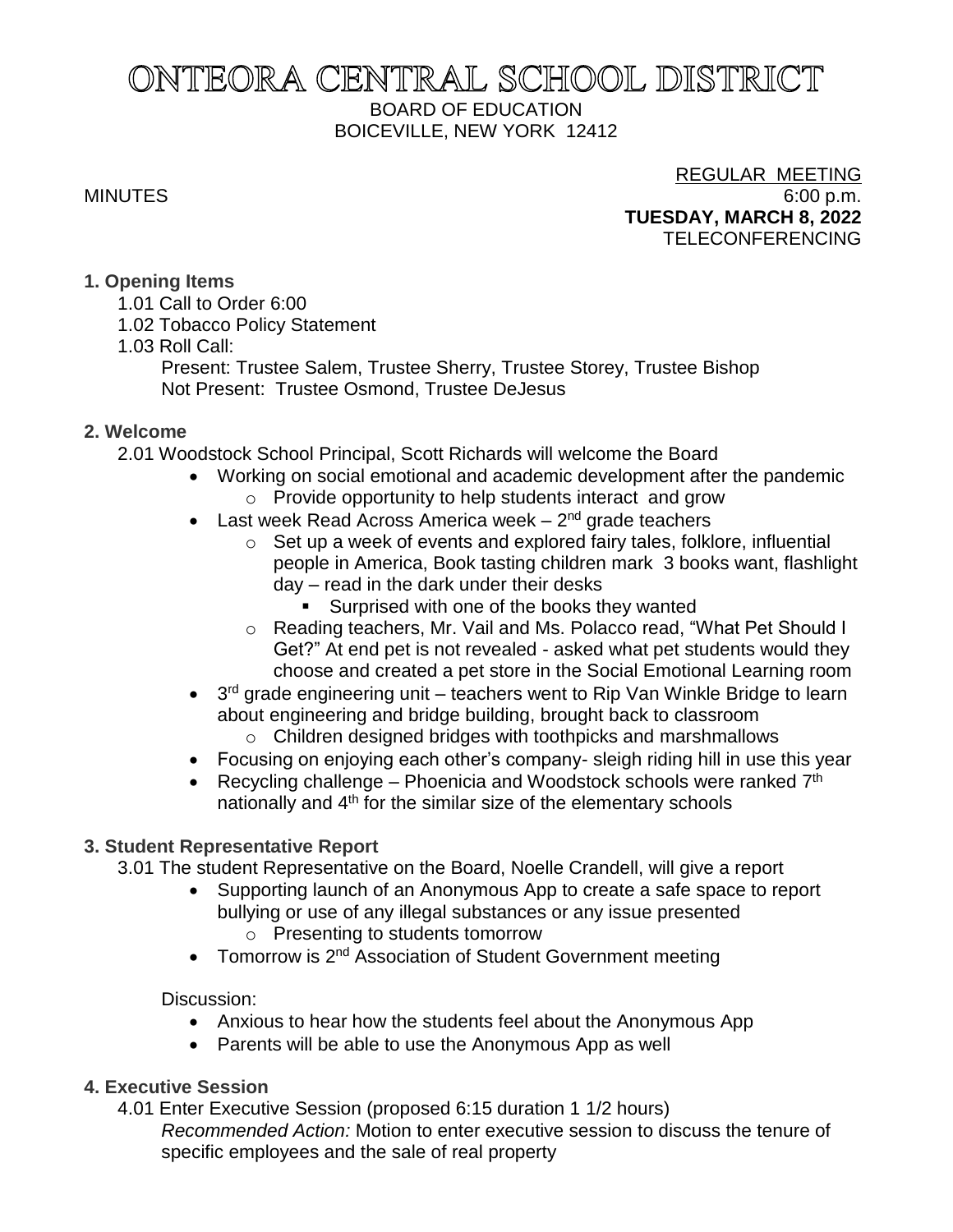Motioned: Trustee Storey Seconded: Trustee Sherry Result: Unanimous Yea: Trustee Salem, Trustee Sherry, Trustee Storey, Trustee Bishop Not Present: Trustee Osmond, Trustee DeJesus

4.02 Exit Executive Session and Return to Public Session (proposed 7:45pm) *Recommended Action:* The Board of Education hereby exits executive session and return to pubic session at 7:10 Motioned: Trustee Bishop Seconded: Trustee Sherry Result: Unanimous Yea: Trustee Salem, Trustee Sherry, Trustee Storey, Trustee Bishop Not Present: Trustee Osmond, Trustee DeJesus

# **5. Acceptance of Minutes**

5.01 Acceptance of Minutes

*Recommended Action:* The Board of Education hereby accepts minutes of the February 22, 2022; February 28, 2022; March 1, 2022 and March 2, 2022 meetings Motioned: Trustee Bishop Seconded: Trustee Sherry Result: Unanimous Yea: Trustee Salem, Trustee Sherry, Trustee Storey, Trustee Bishop Not Present: Trustee Osmond, Trustee DeJesus

### **6. Presentations**

6.01 Interim Assistant Superintendent for Business, Dr. Don Gottlieb will update the Board on the 2022-2023 Budget (proposed 7:45 duration 20 min)

Introduced Assistant Superintendent for Curriculum & Instruction Stephanie Laffin on how the budget addresses educational priorities that administration hopes to accomplish in coming year

- Some things are a continuation of this year, some are renewed from other years
- Instructional priorities developed with input from instructional administrators and staff, District committee meetings
- Increase Student Supports to provide deep and meaningful enrichment to address student learning gaps experienced as a result of COVID-19
	- o What are the effects, continues to evolve
	- o Expand Summer Skills Academy for grades K-6
	- $\circ$  Explore a summer academic enrichment academy specific to the needs of our grades 7 & 8 students
- Increase Multi-Tiered Systems and Supports (MTSS) training for General education teachers
- Practice of providing high quality instruction and interventions use student needs to make decisions on education
- K-6 and expand professional learning on MTSS to the secondary level
- Continuing with Morningside Center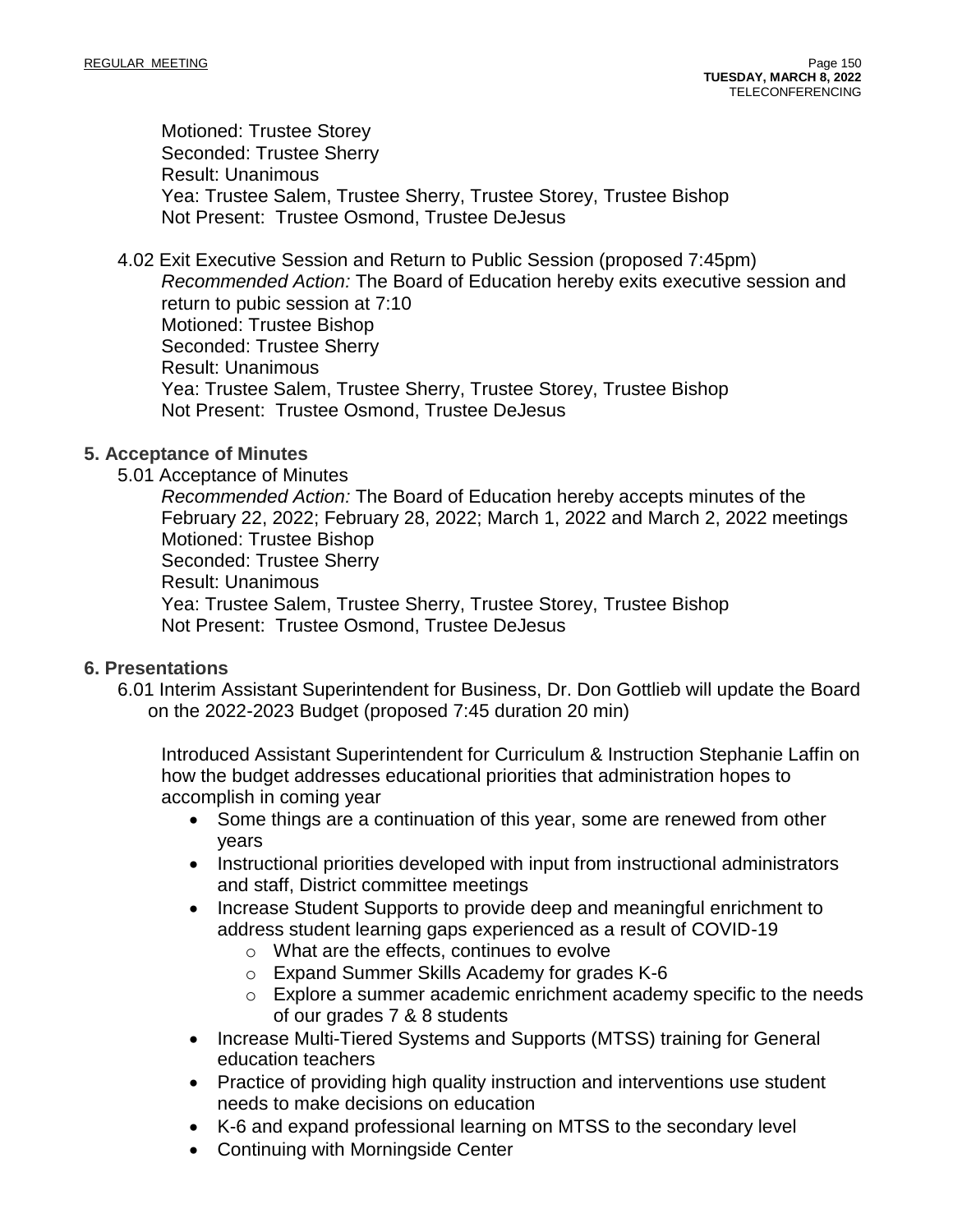- Exploring mindfulness, trauma informed learning for staff and parents o Continuing to support our own staff and partner with Astor
- Continue to expand the curriculum to include Inquiry-Based Learning o Professional Development
- Expand Active Learning Spaces
- Purchase and implement new K-6 math curriculum
	- o K-6 resources
- Professional Learning and Coaching around implementation.
- Reinforce Literacy instruction
	- o Bring back Instructional Coaching in Literacy K-6
- Continue to expand and support our Co-Teaching Model to support diversity, equity, and inclusion for all students.
- Expand our Diversity, Equity and Inclusion work to fully implement the NYSED Culturally Responsive-Sustaining Education Framework
- Continued focus on the integration of technology into instruction
	- o Support learning goals with technology

Discussion:

- Ulster BOCES Model Schools –BOCES instructional services offers professional development
	- o Have Model School staff that goes into Buildings and coaches/does professional development
- Working on a return to post-pandemic model what do we keep and what do we leave behind or refine with access to student, parent, educator voice
	- $\circ$  Complicated refining and reflecting
		- Uniquely poised to support vision of future schools
	- $\circ$  Don't lose sight of parents anxious about trying to catch students up quickly – glad parents input will be considered
	- o Instructional Technology survey out deadline Friday
		- Heard from parents that they are hesitant to take survey, that children will be home again on remote instruction
			- Survey is about integration of technology, thoughtful use when appropriate
- Dr. Don Gottlieb on the 2022-2023 Budget
	- Fund balance over last 5 years, relatively constant at \$15 million, except Capital Reserve
		- o New Capital Reserve \$3 million, can be up to \$10 million created by voters
	- Assigned fund balance \$2.9 unappropriated \$2.4 million 4% of budget for next year
	- Maintain fund balance, do not need to borrow
	- Proposed 2022-2023 tax levy \$46,918,832
	- Proposed 2022-2023 budget \$60,265,769

Discussion:

- Oil prices are so high, current budget handling it fine
	- $\circ$  Relatively mild winter heating not too bad with increases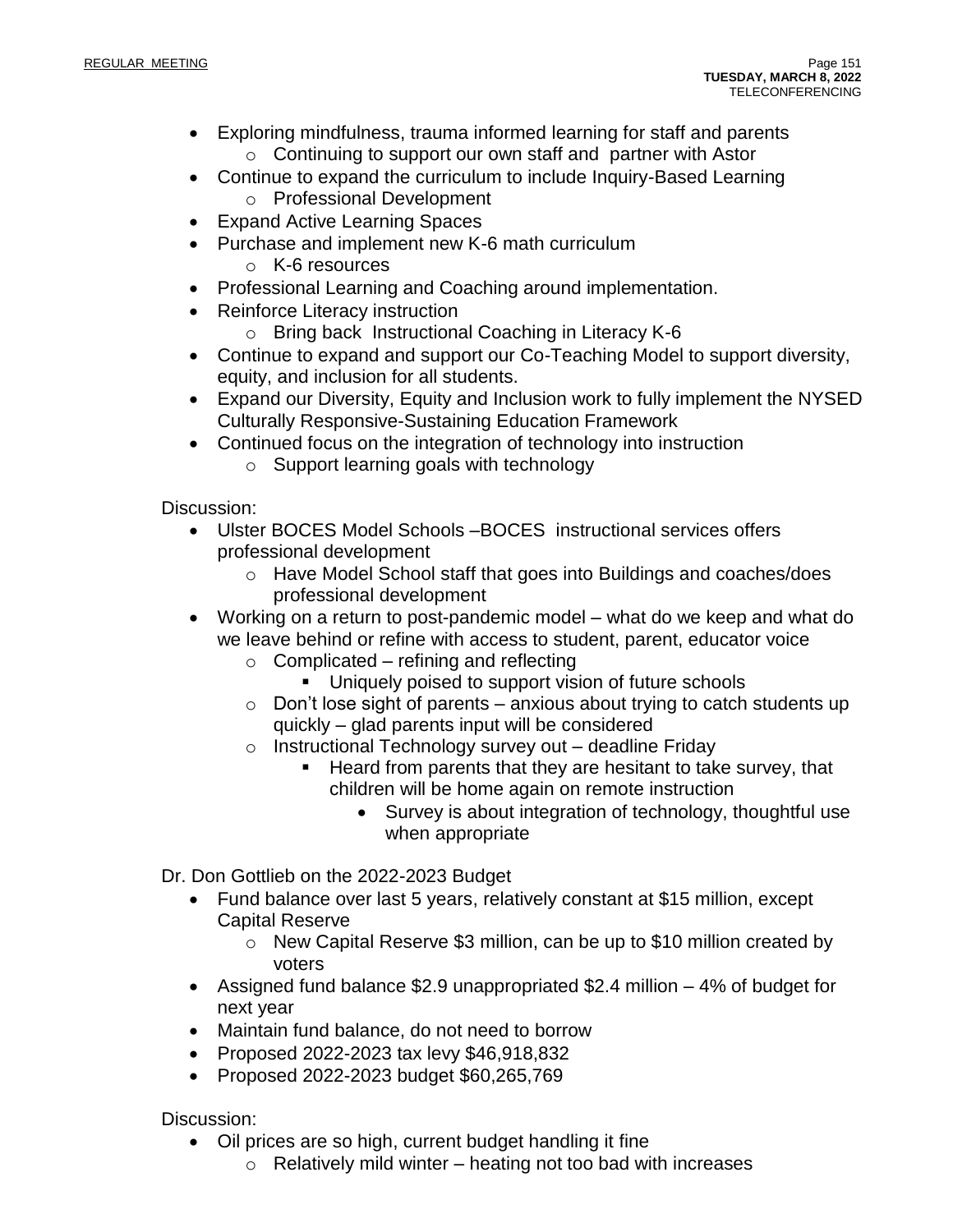- $\circ$  Have budgeted increases in transportation, Operations & Maintenance for next year
- Tax payers will know at next meeting or one after tax estimates communicate with county in new construction for increase in property values – too early for equalization rates
- Not looking at big increase after all don't know what will happen town to town
- State aid numbers by the end of the month
	- o Not looking at dramatic increase in numbers –put a lot in first one
- Look at and analyze State Aid numbers, which will impact taxes
	- o If Foundation Aid fully funded, District may be in trouble
- 6.02 Assistant Superintendent for Curriculum & Instruction Stephanie Laffin will present on Social Media (proposed 8:05 duration 20 min)
	- Supporting our students to make good social media choices
	- Be more proactive than reactive with social media issues with our students
		- o Impact of social media is present in student's lives 24, 7
		- o Engage in healthy learning environment and be in a global community
		- o Can't shut out, what to do to enhance students opportunities around social media
	- Anonymous Alerts: Anti-bullying reporting App by empowering students to speak up
		- o Link added to MS & HS web sites
		- o Originated in Student Government., came up in several other settings
		- o Conversations between submitters students, parents, community members, Onteora staff
			- Can be anonymous or give identity
		- o Ability to submit and add attachment screen shot, etc.
		- $\circ$  Live launch for 3/10/22 explaining process and information
			- Introduced to students in small group settings
			- **EXECT:** Flyers put up in places most accessible to students with QR code - can use Chromebook
			- No way a substitute for 911 or hotlines– monitored from 7-3 Monday through Friday
	- Iroc2 Social Media Curriculum
		- o Award winning curriculum that covers preventing cyberbullying, sexting, poor social media & app behaviors, and many other cyber issues to reduce the risk of becoming a victim of cyber-crime
		- o Begins with a student self-assessment followed by units on: understanding the digital climate; defining digital cause, effect and consequence; digital permanence & legacy; and developing digital citizenship and consciousness
			- 9-12 beginning, .4 Teacher on Special Assignment for the delivery
				- Helping to start conversations, what they have seen and heard and next steps
			- Parent forums around this topic work with parents as partners
			- Using Restorative Circles on impact of social media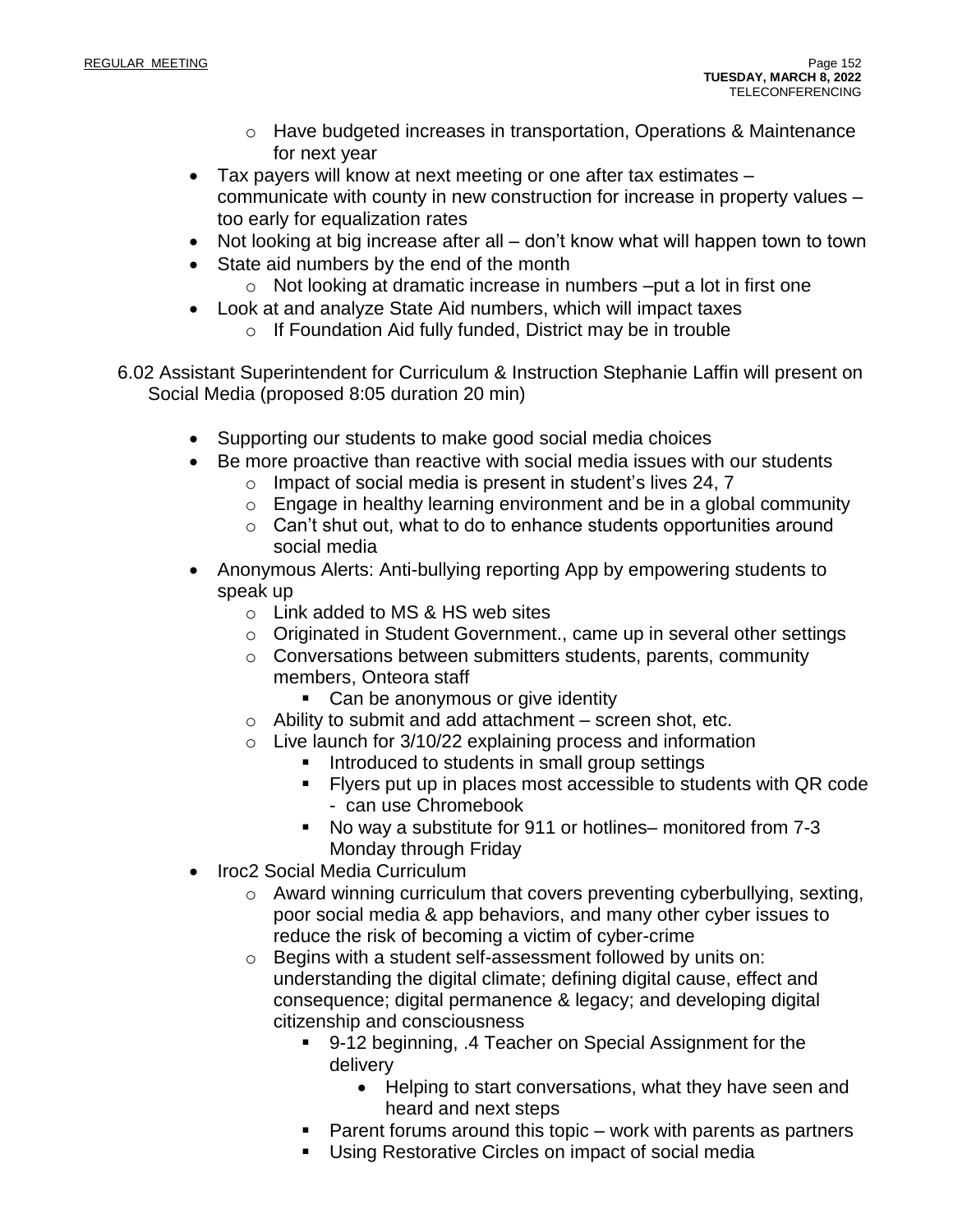- In design and development for both programs
	- o Excited to be proactive
	- o Thank you to High School Principal Lance Edelman and Middle School Principal Jen O'Connor

Discussion:

- Thank you for being proactive reaching crisis level with social media
- Anonymous App If call comes over weekend, it gives alternatives to report immediately
	- $\circ$  Designing options to inform what should do will be clear and remind anyone who might submit that there are other options
	- o Will roll out through social media
	- o Will be expanded to Middle School
		- Maybe get parent resources out to MS parents
- Good that student government and a variety of students getting the word out
- Can use COVID forums to engage public in these conversations
- The building level will be monitoring the Anonymous Alerts
	- $\circ$  Can't have 24 hour support not what this is for
	- o Can be downloaded as app or use on internet
- Broader media literacy is something the Technology committee is looking at and will be reflected in Technology Plan
	- $\circ$  Part of being a 21<sup>st</sup> century learner
- SRO Tom Sharon goes into K-6 classrooms to discuss cyberbullying
- Onteora website is difficult to navigate, website is not the future, accessibility by phone is important

# **7. Superintendent News**

7.01 The Superintendent will report on District News

- Phoenicia School had 100 days of school presentations, late season snow shooing, boiling maple sap in making maple syrup
- Bennett School had a Winter Festival on Friday, but snow was melted, Student Government pivoted from sleigh ride to snow shoeing and snow painting
- High School orchestra and band went to Empire State Plaza to perform
	- o Letter from Assistant Secretary of Education received of how outstanding their performance was for a small district
- Last Friday Dr. Michael Fowlin did one man performance this week and a second one on 3/18/22
	- o Takes audience on experimental journey to find core precepts developed since childhood
- Sports season starting
- NYS Department of Health and Ulster Department of Health revised mask mandate protocols
	- o District became mask optional
		- Low percent of students at elementary schools are wearing masks, more at MS/HS
	- o Maintaining weekly testing unvaccinated staff, daily reporting of positivity rate on web site, social distancing to extent possible, seating charts for contact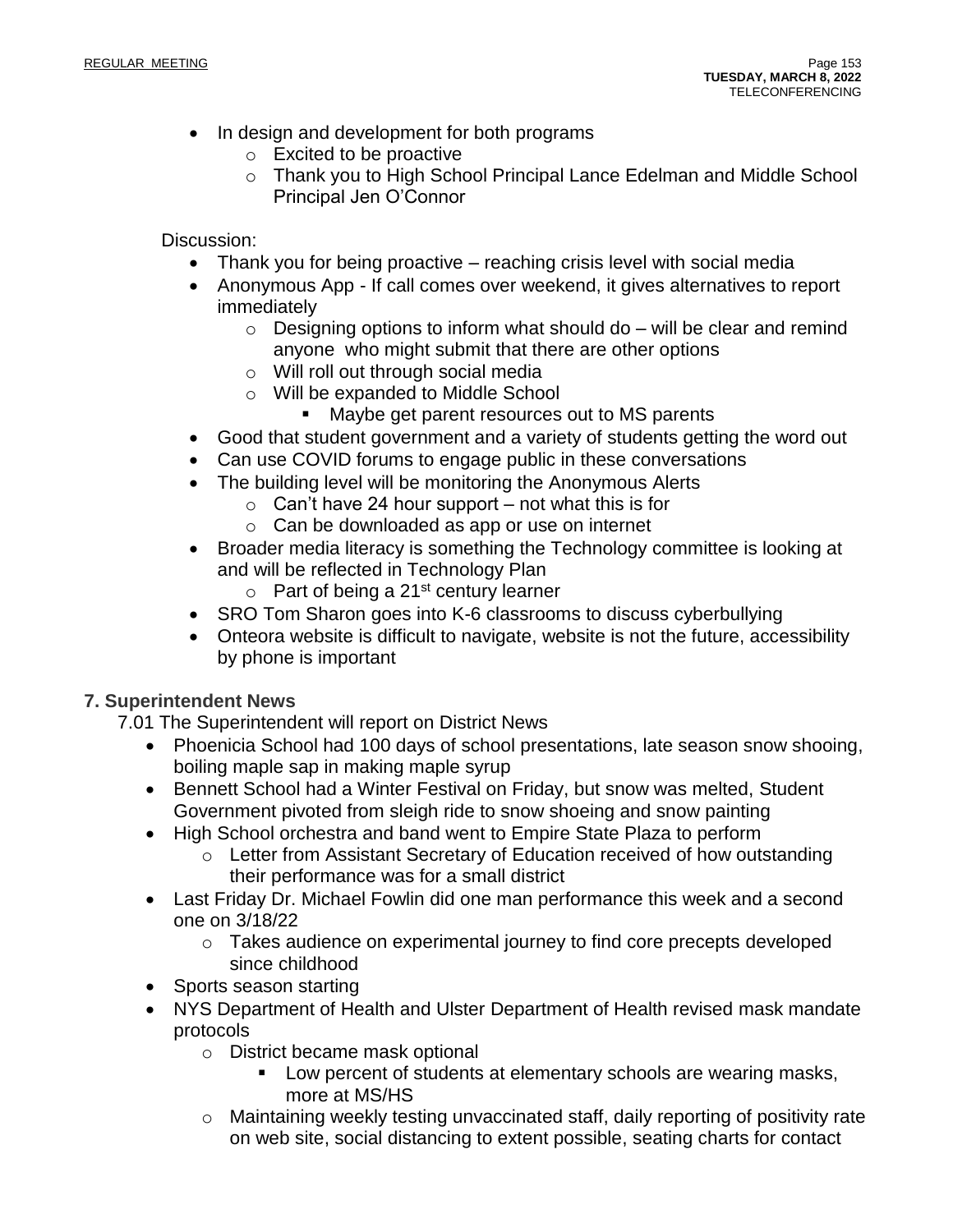tracing, alternative MS/HS eating spaces, providing at – home tests to parents, optional testing to staff and students

- o Maintain notification to parents if positive exposure
- Later Start Times met with Director of Transportation, Nicole Sommer and elementary principals, came up with another possible schedule for time
	- o Reached out to PTA of all elementary schools to present and gather any additional questions or concerns
		- Then one more forum in early April communicate clearly with everyone
- Teacher's College training for all grade 2 teachers
- Partnering with Morningside for menu of parent offerings to support families
- Invited by Bennett Student Government to speak about a day in the life of a **Superintendent** 
	- o Did brief presentation, then they posed thoughtful questions about the job but also how they can work with Superintendent going forward to promote projects and ideas
	- o Discussed that they ran for Student Government because they wanted to be involved
	- o Insights on how to improve spaces also great educational opportunities for all Bennett students
- Due to road closure and power outages, had to close school and could not provide remote instruction because of power outages
- Facilities Committee rescheduled

# Discussion:

• After Later Start Times will have forums on communications

# **8. Board District News**

8.01 The Board will report District News (proposed 8:30) No news was reported

# **9. Acknowledge Public Be Heard Comments**

9.01 The Board will acknowledge the public be heard comments from the last meeting No one spoke

# **10. Public and Student Comment**

10.01 Public and Students may comment on any agenda or non-agenda item (proposed 8:35)

No comment was made

# **11. Discussion and Possible Action**

11.01 Donations for Scholarships

*Recommended Action:* The Superintendent recommends acceptance of donations totaling \$4,600.00 CASH, from various donors as scholarship awards for the graduating class.

The Superintendent recommends approval of the following donations: \$200.00 Erica Boyer

\$200.00 Jessica Mora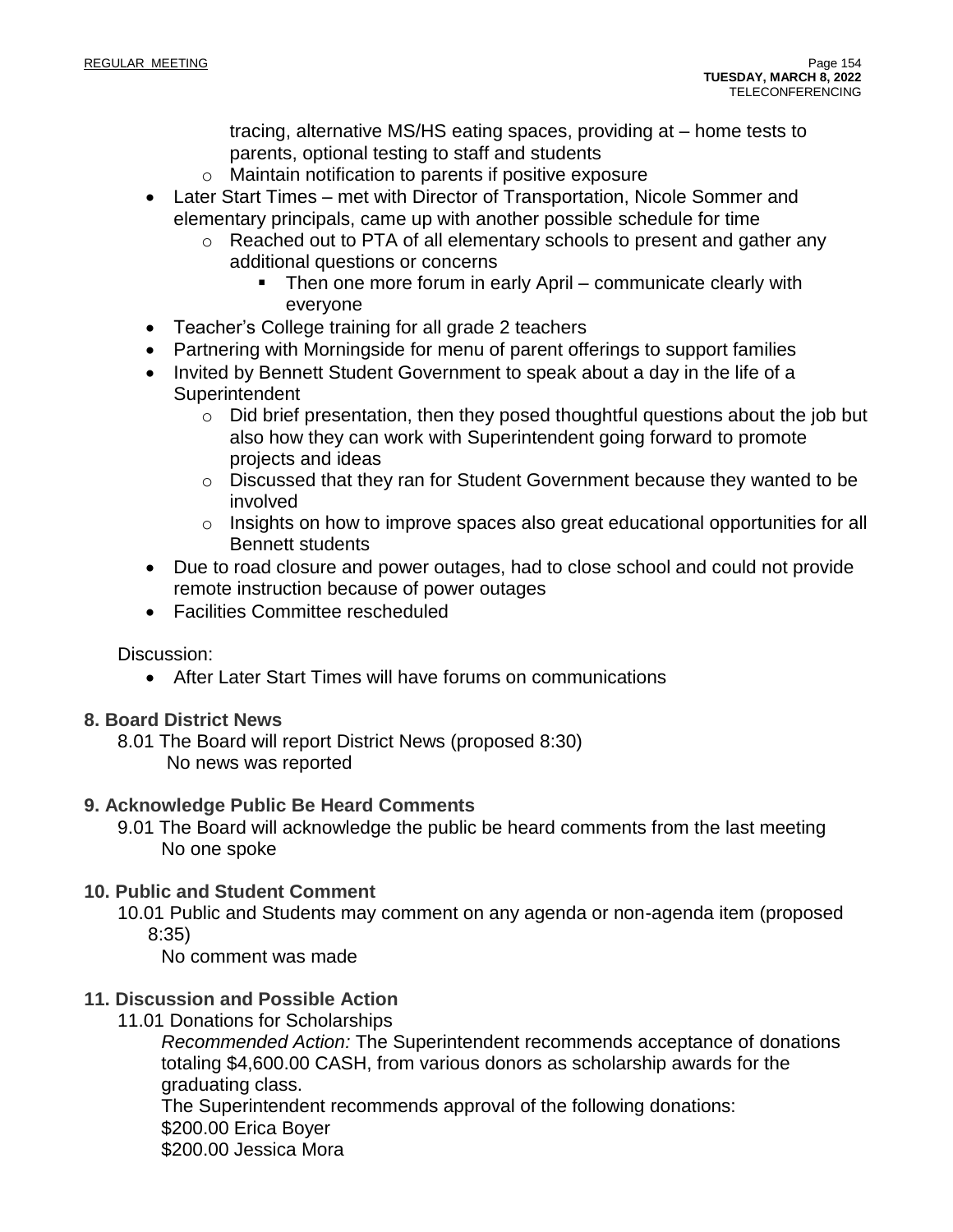\$500.00 Community Bank \$650.00 Estate of Lisa Valentini \$100.00 Historical Society of Woodstock \$2,000.00 Butler Realty Group \$200.00 Lynn & Theodore Byron \$500.00 Matthew Ostoyich \$250.00 Jacquelyn Earley Motioned: Trustee Bishop Seconded: Trustee Sherry

• Thanks so much for boosting graduates Result: Unanimous Yea: Trustee Salem, Trustee Sherry, Trustee Storey, Trustee Bishop Not Present: Trustee Osmond, Trustee DeJesus

### 11.02 Memorandum of Agreement for .4 TOSA

*Recommended Action:* The Board of Education hereby approves MOA # 03082022 for the .4 Teacher on Special Assignment Motioned: Trustee Sherry Seconded: Trustee Bishop Result: Unanimous Yea: Trustee Salem, Trustee Sherry, Trustee Storey, Trustee Bishop Not Present: Trustee Osmond, Trustee DeJesus

### **12. Policies (proposed 8:50)**

12.01 Second Reading and Adoption of Policy 5961 Alcohol and Drug Testing of Drivers *Recommended Action:* The Board of Education hereby adopts Policy 5961 as written Motioned: Trustee Bishop Seconded: Trustee Sherry Result: Unanimous Yea: Trustee Salem, Trustee Sherry, Trustee Storey, Trustee Bishop Not Present: Trustee Osmond, Trustee DeJesus

### **2009 2022** 5961 Non-Instructional/Business Operations

**BLUE IS FROM THE ATTORNEY, REST IS NYSSBA ALCOHOL AND DRUG TESTING OF DRIVERS** The Board of Education recognizes the dangers inherent in alcohol and controlled substance use by employees, especially those in safety-sensitive positions. To ensure the safety of its students and to comply with federal regulations, the Board requires alcohol and controlled substance testing of certain district employees, mainly "drivers," operators of "other school buses," and any other employee who is subject to such testing, in accordance with and as set forth in the applicable federal and state requirements **as well as relevant collective bargaining agreements**.

### **Definitions**

1. "Driver" is defined as includes any person who operates a commercial motor vehicle. This includes, but is not limited to: Full time, regularly employed drivers; casual, intermittent or occasional drivers; leased drivers and independent owner-operator contractors.

2. "Other school buses" include those covered by applicable federal regulations (see list below) and any other motor vehicle either owned by the district or by a private company, operated to transport students, children of students, teachers, and other supervisory persons to or from school or school activities. **Testing Responsibilities**

**Consistent with federal regulations, tT**he district shall directly, by contract, or through a consortium, implement and conduct a program to provide alcohol and controlled substance testing of employees **who are** drivers**, or** who operate a commercial motor vehicle, perform in a safety-sensitive position, and are required to hold a commercial driver's license. Such Employees holding such positions include: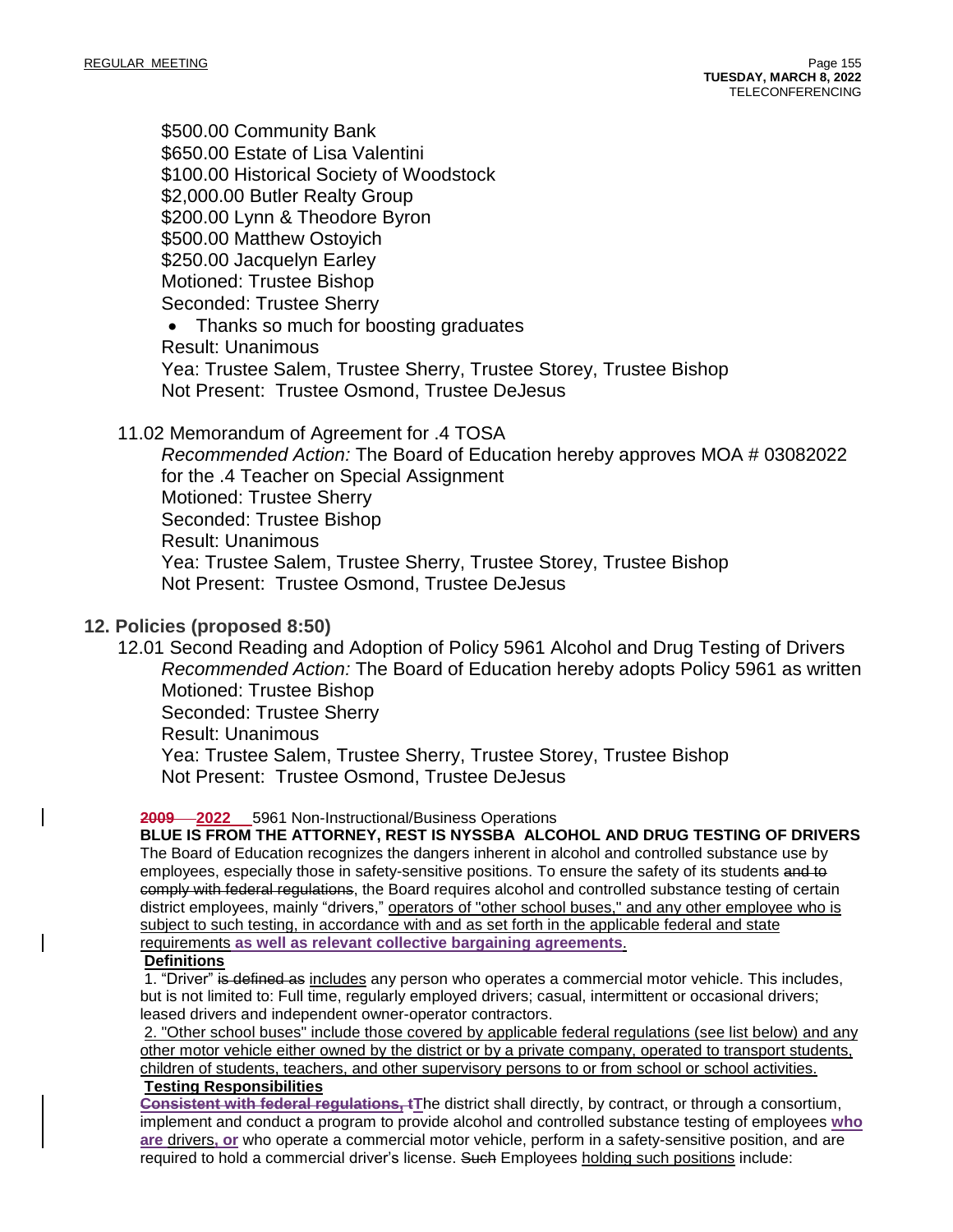- 1. drivers of vehicles designed to transport 16 or more passengers, including the driver;
- 2. drivers of commercial motor vehicles whose manufacturer's rating is 26,001 lbs. or more; or
- 3. any other employee who may drive or service a listed vehicle (e.g. a mechanic who performs test drives, repairs, inspects, or loads or unloads a listed vehicle listed in 1 or 2 above).

Controlled substance and alcohol tests will be conducted **for operators of all ""other school buses"" consistent with the procedures applicable to the implementation of federal regulations. Volunteers who drive a bus with passengers fewer than 30 days per year are not subject to such testing.**

**Generally, the required testing will be conducted** at or prior to the time of employment and randomly throughout the school year **in accordance with any relevant collective bargaining agreements**. In addition**, However, drivers are subject to additional testing under federal regulations** testing will be conducted when a supervisor has a reasonable suspicion that **an employee an employee a driver** has engaged in prohibited alcohol or controlled substance use; after certain accidents; prior to return to duty when the **employee** employee **driver** has been found to violate district policy and federal regulations; and after the **employee's** employee's **driver's** return to duty.

### **Driving Prohibition**

In accordance with federal and state law, a driver will not be permitted to may not drive if he or she:

- 1. possesses, consumes or is reasonably believed to possess or have consumed alcohol or a controlled substance, while on duty;
- 2. uses or is under the influence of alcohol or a controlled substance that is not lawfully prescribed within six hours or less before duty;
- 3. has an alcohol concentration of 0.02 or higher, or tests positive for a controlled substance; or
- 4. refuses to take a required alcohol or controlled substance test.

Also, no driver shall use alcohol after being involved in an accident in which there was a fatality or in which the driver was cited for a moving violation and a vehicle was towed from the scene or an injury was treated away from the scene until he/she has been tested or 8 hours have passed, whichever occurs first. **Enforcement of Driving Prohibitions**

The school district will not require or permit **employees drivers of vehicles listed above, as well as operators of all "other school buses" defined above,** to be on duty or operate a listed vehicle or other school bus, if it appears that they have consumed a drug/controlled substance (except those lawfully prescribed) or alcohol within the preceding eight hours. This shall be based on the person's general appearance, conduct, or other substantiating evidence. **Those who maintain, repair, or garage listed vehicles or school buses that involves incidental driving without passengers, are exempt from this requirement, but are still prohibited from consuming controlled substances and alcohol within six hours of going on duty.**

### **Response to Positive Testing Results**

Any employee **driver employee** who is tested and found to have an alcohol concentration of at least 0.02, but less than 0.04, shall be removed from the position until his or her next regularly scheduled duty period, but not less than 24 hours following administration of the test.

Any employee **driver employee** found to have violated this requirement may be disciplined in accordance with the provisions of the applicable collective bargaining agreement, district policy, and/or law. Operators of "other school buses" subject to random testing pursuant to New York Law will be subject to the same consequences based upon an alcohol concentration of at least 0.02 but less than 0.04 as drivers listed above.

If a driver has an alcohol concentration of 0.04 or greater, or has engaged in prohibited alcohol or controlled substance use, he or she will be removed from driving duties, and referred to a substance abuse professional. The employee **driver employee** may be required to complete a treatment program and/or be disciplined pursuant to district policy and/or collective bargaining agreement. No driver who has abused controlled substances and/or alcohol may return to duty unless he/she has successfully passed a required return to duty test. Thereafter, the driver will be subject to follow-up testing. Operators of "other school buses" subject to random testing pursuant to New York Law will be subject to the same consequences based upon an alcohol concentration of 0.04 or greater or a positive drug test as drivers listed above.

### **Re-Testing**

Should the district receive a dilute test result in which the creatinine concentration is greater than 5mg/dL in the case of any pre-employment, return-to-duty, follow-up, reasonable suspicion, or random test, it is the policy of the district that the individual shall be re-tested and that re-test will become the test of record.

 If, however, the district wishes to retest, then you must specify the circumstances under which you wish to retest (i.e., pre-employment, follow-up testing, etc.). Please note that the regulations require that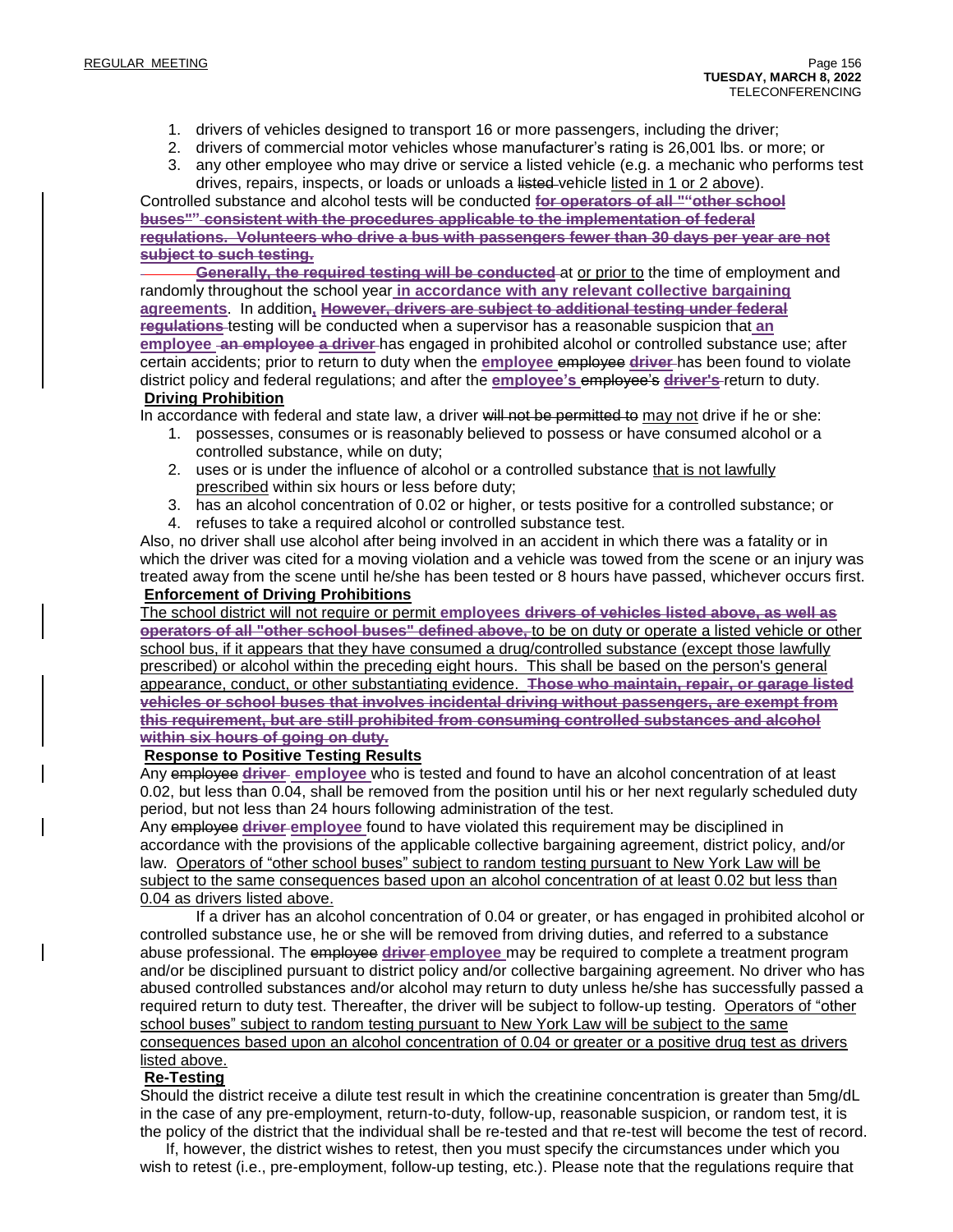you treat all individuals the same for this purpose and that you must inform individuals in advance of your decision on these matters. The BOCES Health and Safety Services group has recommended that districts retest in three areas: pre-employment, return-to-duty and follow-up testing. The sample paragraph above has been drafted to require retesting for all individuals in all five areas. Please modify to reflect your district's intended practice.

 Districts should also note that there is a charge for the re-tests and decide who will bear the additional expense.

### **Policy Distribution**

The Superintendent of Schools shall ensure that a copy of this policy, the district's policy on misuse of alcohol and use of controlled substances, information on alcohol and drug abuse and treatment resources and any other information prescribed by federal regulations is provided to all drivers and operators of "other school buses" prior to the initiation of the testing program and to each driver or operator of "other school buses" subsequently hired or transferred to a position subject to testing.

Cross-ref: 9320, Drug-Free Workplace; 9610, Staff Substance Abuse;

Ref: Omnibus Transportation Employee Testing Act of 1991, 49 U.S.C. §§31136; 31306; 49 U.S.C. §521(b); 49 CFR Part 391 (Qualifications/Disqualifications); 49 CFR Part 382 (Drug and Alcohol Testing Requirements); 49 CFR Part 40 (Testing Procedures); 49 CFR §395.2 (On-duty time defined); Vehicle and Traffic Law §§509-g; 509-l; 1192; 1193; *Will v. Frontier CSD Bd. of Educ.*, 97 N.Y.2d 690 (2002)

12.02 Second Reading and Adoption of Policy 7640 Student Individualized Education *Recommended Action:* The Board of Education hereby adopts Policy 7640 as written

Motioned: Trustee Sherry

Seconded: Trustee Bishop

Result: Unanimous

Yea: Trustee Salem, Trustee Sherry, Trustee Storey, Trustee Bishop

Not Present: Trustee Osmond, Trustee DeJesus<br>20102022 7640 Students STUDENT INDIVIDUALIZED EDU

**20102022** 7640 Students **STUDENT INDIVIDUALIZED EDUCATION PROGRAM Development of Individualized Education Program**

 The Board of Education directs that the Committee on Special Education (CSE) or Committee on Preschool Special Education (CPSE) shall have prepared a written statement (program) for each child with a disability.

 Such an Individualized Education Program (IEP) will be developed by the CSE or CPSE upon referral, and reviewed or revised, whichever is appropriate, for every child with a disability at least annually or in the event that the program no longer appears to be appropriate to meet the student's needs and ability level.

 The District shall ensure that each student with a disability has an IEP in effect at the beginning of each school year.

IEPs developed on or after January 1, 2009 will be on the form prescribed by the Commissioner.

Functional Behavioral Assessments/Behavioral Intervention Plans

 A functional behavioral assessment (FBA) **is may be** an integral part of the evaluation and reevaluation of a student with a disability **which and** should be used throughout the process of developing, reviewing and revising a student's IEP when the student's behavior impedes learning of the child or others. The FBA is the process of determining why a student engages in challenging behavior and how the student's behavior relates to the environment.

 The FBA provides a baseline of the student's problem behaviors with regard to frequency, duration, intensity and/or latency across activities, settings, people and times of the day and includes:

- a) The identification of the problem behavior;
- b) The definition of the behavior in concrete terms;
- c) The identification of the contextual factors that contribute to the behavior (including cognitive and affective factors); and
- d) The formulation of a hypothesis regarding the general conditions under which a behavior usually occurs and probable consequences that serve to maintain it.

 The CSE/CPSE will ensure that functional behavioral assessments, when appropriate, are conducted and reviewed to:

 a) Identify supplementary aids and services, modifications and/or related services appropriate to address the identified behaviors to promote the student's involvement and progress in the general curriculum;

- b) Determine a student's eligibility for special education services;
- c) Develop the IEP which includes behavioral goals and objectives and positive behavioral supports and strategies.

 In the case of a student whose behavior impedes his/her learning or that of others, the CSE/CPSE shall consider strategies, including positive behavioral interventions and supports and other strategies to address that behavior. The need for a behavioral intervention plan (BIP) shall be documented on the IEP and such plan shall be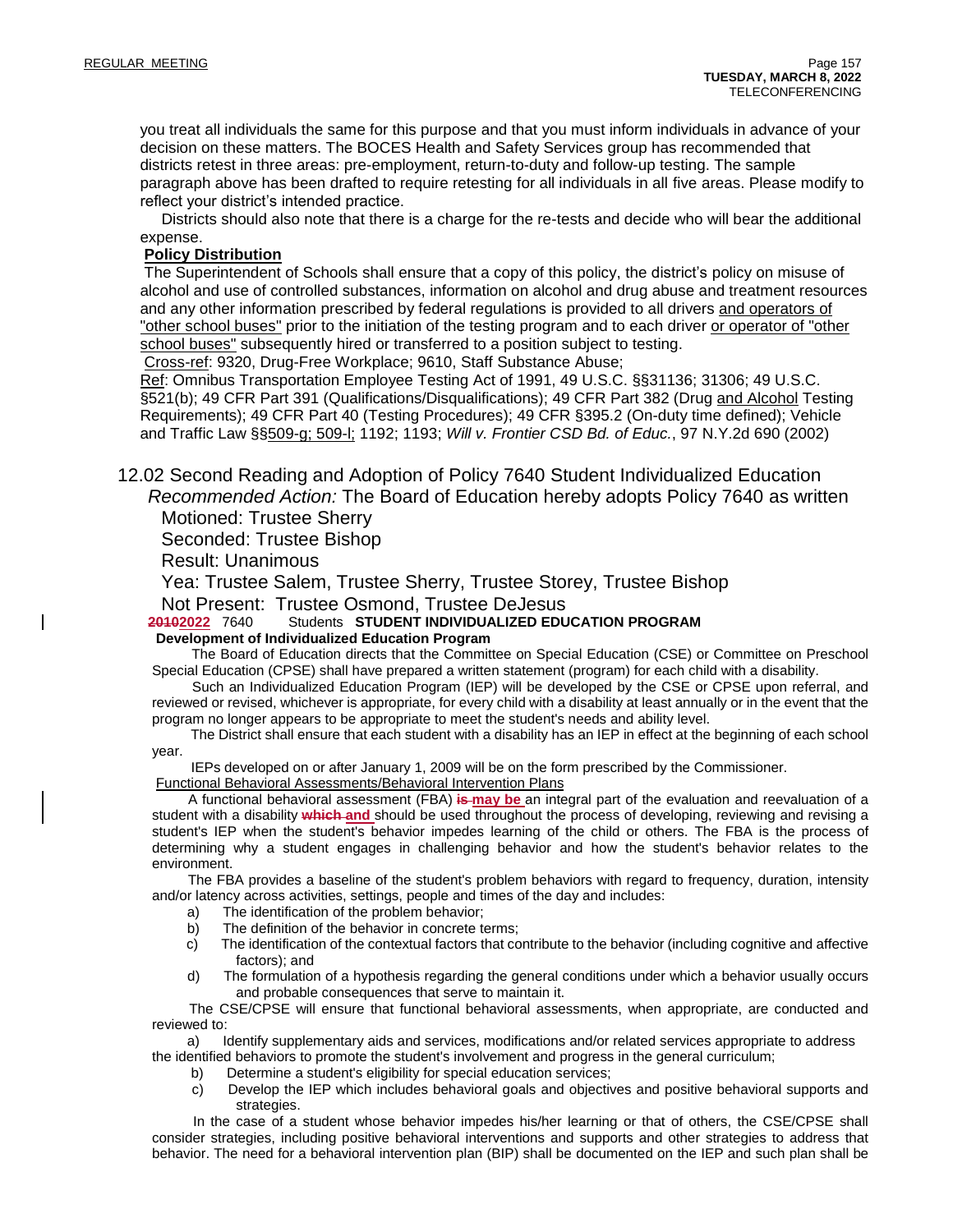reviewed at least annually by the CSE/CPSE. In addition, regular progress monitoring of the frequency, duration and intensity of the behavioral interventions shall be conducted at scheduled intervals, documented and reported to the parents and CSE/CPSE.

 A behavioral intervention plan may not include the use of aversive interventions or time out rooms except in accordance with specific Board policy regulating these techniques.

#### **Individual Evaluations**

 Parental consent must be provided for an initial evaluation. If such consent is not received within thirty (30) calendar days of receipt of the referral, the CSE/CPSE Chairperson will document all attempts made to obtain the consent and, if appropriate, advise the Board of its right to utilize the due process procedures to conduct an evaluation without parental consent.

 Unless a referral is withdrawn, an individual evaluation at no cost to the parent will be completed by the CSE/CPSE within sixty (60) calendar days after written parental consent has been obtained or a parental refusal to consent is overridden, unless:

a) An extension is mutually agreed to by the parent and the CSE/CPSE for the following situations:

 1. Transfer students: A student enrolls in the District after sixty (60) days and prior to a determination by the student's previous school district as to whether the student has a disability, but only if the new school district is making sufficient progress to ensure a prompt completion of the evaluation and the parent and the new district agree to a specific timeframe for completion; or

2. Students suspected of having learning disabilities; or

b) The parent or student repeatedly fails or refuses to produce the student for evaluation.

 No student shall be required to obtain a prescription for a drug or other substance identified as a controlled substance by the federal Controlled Substances Act as a condition of receiving an evaluation.

 The individual evaluation will include a variety of assessment tools and strategies, including information provided by the parent. The purpose of the evaluation is to gather relevant functional, developmental and academic information that may assist in determining whether the student is a student with a disability and the content of the student's IEP. This shall include information relating to enabling the student to participate and progress in the general education curriculum (or for a preschool child, to participate in appropriate activities.)

 As part of any evaluation, a group that includes the CSE/CPSE and other qualified professionals, as appropriate, shall review existing evaluation data on the student including evaluations and information provided by the parents of the student, current classroom-based assessments, local or state assessments, classroom-based observations, and observations by teachers and related services providers. In addition, the group will consider information about the student's physical condition, social or cultural background, and adaptive behavior.

 On the basis of that review, and input from the student's parents, the group shall identify what additional data, if any, are needed to determine:

- a) Whether the student has or continues to have a disability;
- b) The present levels of academic achievement and related developmental needs of the student, including:
	- 1. Academic achievement, functional performance, and learning characteristics;
		- 2. Social development;
		- 3. Physical development; and
		- 4. Management needs

c) In the case of a reevaluation of a student, whether the student continues to need special education; and

 d) Whether any additions or modifications to the special education services are needed to enable the student to meet the measurable annual goals set out in the IEP of the student and to participate, as appropriate, in the general education curriculum.

 If additional data are not needed, the District must notify the parents of that determination and the reasons for it and of the right of the parents to request an assessment to determine whether, for purposes of services provided in accordance with law and Commissioner's Regulations, the student continues to be a student with a disability and to determine the student's educational needs. The District is not required to conduct the assessment unless requested to do so by the student's parents.

 The determination that a student has a learning disability will be made in accordance with the procedures outlined in Section 200.4(j) of Commissioner's Regulations.

### **Individual Re-evaluations**

A CSE/CPSE shall arrange for an appropriate re-evaluation of each student with a disability:

 a) If the District determines that the educational or related services needs, including improved academic achievement and functional performance of the student warrant re-evaluation;

- b) If the student's parent or teacher request a re-evaluation;
- c) At least once every three (3) years, unless the District and the parent/person in parental relation agree in writing that such re-evaluation is unnecessary.

 A re-evaluation shall not be conducted more frequently than once a year unless the parent and the District representative appointed to the CSE/CPSE agree otherwise.

 The re-evaluation will be conducted by a multi-disciplinary team or group of persons, including at least one (1) teacher or other specialist with knowledge in the area of the student's disability. The re-evaluation shall be sufficient to determine the student's individual needs, educational progress and achievement, the student's ability to participate in instructional programs in regular education and the student's continuing eligibility for special education. The results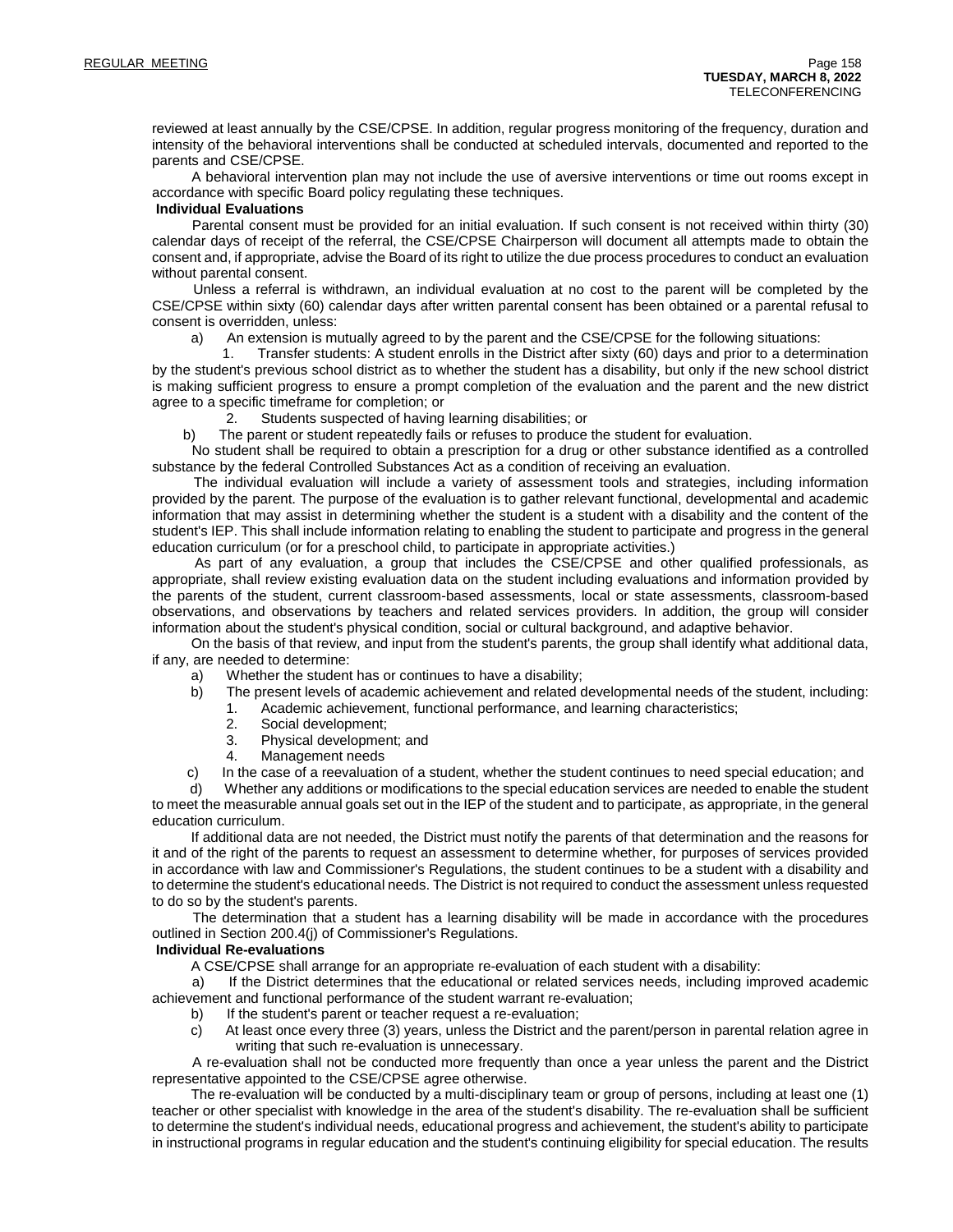of any re-evaluations must be addressed by the CSE/CPSE in reviewing, and as appropriate, revising the student's IEP.

 To the extent possible, the District shall encourage the consolidation of re-evaluation meetings for the student and other CSE/CPSE meetings for the student.

#### **Amendments to the IEP**

 Amendments to the IEP made after the annual review by the CSE/CPSE may be made by reconvening the CSE/CPSE and rewriting the IEP or by developing a written document to amend or modify the student's current IEP, provided that:

 a) The parents/persons in parental relation request an amendment to the IEP and the District and parents/persons in parental relation agree to the amendment in writing; or

 b) The District provides the parents/persons in parental relation a written proposal to amend a provision or provisions of the IEP conveyed in language understandable to the parents/persons in parental relation in their native language or other dominate mode of communication, informs and allows the parents/persons in parental relation the opportunity to consult with the appropriate personnel or related service providers concerning the proposed changes, and the parents/persons in parental relation agree in writing to the amendments.

 If the parents/persons in parental relation agree to amend the IEP without a meeting, they shall be provided prior written notice (notice of recommendation) of the changes to the IEP and the Committee notified of the changes. If the changes are made by rewriting the entire IEP, the District shall provide the parents/persons in parental relation a copy of the rewritten IEP. If the amendment is made without rewriting the entire document, the District shall provide a copy of the document that amends the IEP or, upon request, a revised copy of the entire IEP with the amendments incorporated.

#### **Use of Recording Equipment at IEP Meetings**

**The Committee on Special Education shall make digital recordings of meetings**

**regarding individualized education programs for students with disabilities upon the request of their parent or guardian.**

 **Unless otherwise refused by the parent/guardian, in writing, The Board of Education shall make digital recordings of all meetings regarding individualized education programs for students with disabilities.**

 **If the parent/guardian wishes to receive a digital audio copy of the meeting, they shall promptly be supplied with such a copy.**

### **Provision of Individualized Education Program**

 The Board of Education directs that the Superintendent/designee(s) establish administrative practices and procedures to ensure that each regular education teacher, special education teacher, related service provider and/or other service provider who is responsible for the implementation of a student's IEP is provided a paper or electronic copy of such student's IEP (including amendments to the IEP) prior to the implementation of such program. For purposes of this policy, "other service provider" means a representative of another public school district, charter school, Board of Cooperative Educational Services (BOCES) or school enumerated in Education Law Articles 81, 85 or 89 where the student receives or will receive IEP services. Further, the District will designate at least one (1) school official who shall be responsible for maintaining a record of the personnel who have received IEP copies for each student.

 Any *copy of a student's IEP shall remain confidential* in compliance with the Individuals with Disabilities Education Act, the Family Educational Rights and Privacy Act, and District policy regarding confidentiality of student records; and shall not be disclosed to any other person other than the parent of such student, except in accordance with federal and state laws and/or regulations. Appropriate training and information will be provided to designated school personnel, as applicable, to ensure the confidentiality of such information. Procedures will be established to ensure that copies of students' IEPs are stored in secure locations and retrieved or destroyed when such professionals are no longer responsible for implementing a student's IEP.

 The Chairperson of the CSE, CSE subcommittee, or CPSE *shall designate* for each student one (1) or, as appropriate, more than one (1) professional employee of the School District with knowledge of the student's disability and education program *who will be responsible to, prior to the implementation of the IEP, inform* each regular education teacher, special education teacher, related service provider, other service provider, supplementary school personnel (i.e., a teaching assistant or a teacher aide as defined in Commissioner's Regulations), and other provider and support staff person of his/her responsibility to implement the recommendations on a student's IEP, including the responsibility to provide specific accommodations, program modifications, supports and/or services for the student in accordance with the IEP. In selecting the professional staff person(s), the Chairperson could select him/herself for this responsibility, another administrator, or a teacher, related service provider or other professional based on the particular circumstances of the student's disability and education program.

 The School District shall also ensure that each teaching assistant, teacher aide and each other provider responsible for assisting in the implementation of a student's IEP has *the opportunity to review* a copy of the student's IEP (including amendments) prior to the implementation of such program. Further, each teaching assistant, teacher aide and such other provider responsible for assisting in the implementation of a student's IEP shall have *ongoing access* to a copy of the IEP, which may be the copy provided to the student's special education teacher or the teacher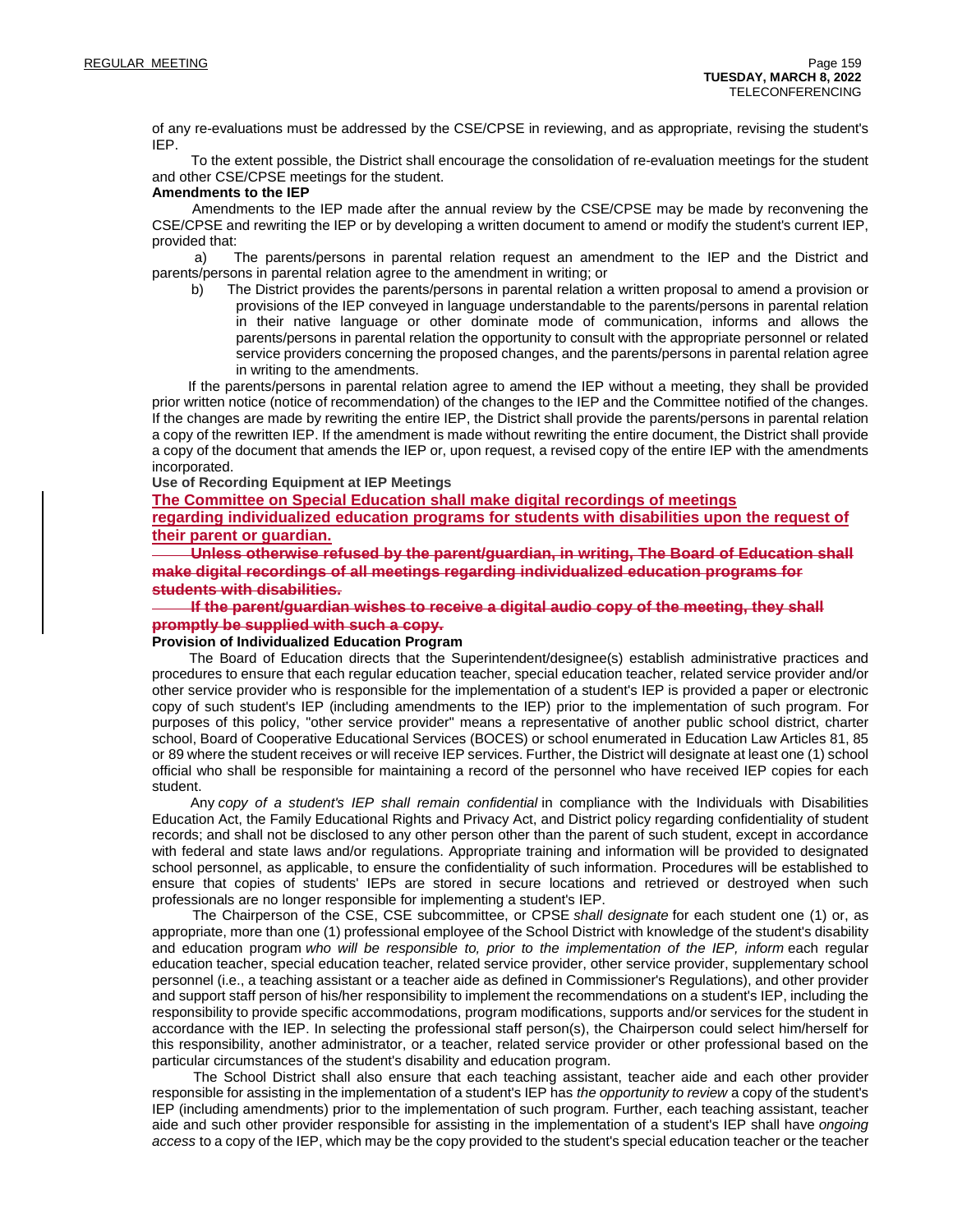or related service provider under whose direction the supplementary school personnel or other provider works. However, the District may, at its discretion, provide a copy of the IEP to teaching assistants and/or teacher aides.

 A copy of a student's IEP shall be provided to the student's parents at no cost to the student's parents. Individuals with Disabilities Education Improvement Act of 2004, Public Law 108-446 Section 615(k)(l); Individuals with Disabilities Education Act (IDEA), 20 United States Code (USC) Section 1400 et seq. ; 21 United States Code (USC) Section 812(c); Education Law Articles 81, 85 and 89 and Sections 3208 and 4402(7); 8 New York Code of Rules and Regulations (NYCRR) Sections 200.1(hh), 200.2(b)(11), 200.4(b)(4),200.4(d)(3)(i), 200.4(e)(3), 200.4(f), 200.4(j), 200.16(e)(6) and 200.22

NOTE: Refer also to Policy #7619 -- Use of Time Out Rooms

### 12.03 Second Reading and Adoption of Policy 3260 Booster Clubs

*Recommended Action:* The Board of Education hereby adopts Policy 3260 as written Motioned: Trustee Sherry

Seconded: Trustee Bishop

Result: Unanimous

Yea: Trustee Salem, Trustee Sherry, Trustee Storey, Trustee Bishop Not Present: Trustee Osmond, Trustee DeJesus

### **2018 2022** 3260 Community Relations **BOOSTER CLUBS**

### Purpose

The Board of Education recognizes and appreciates the cooperation and support given by booster clubs and parent organizations The Board of Education, the administration and all other personnel of the district shall each endeavor to foster a positive and productive relationship with booster clubs and parent organizations.

### **Title IX**

**The School District has a responsibility under Title IX to ensure that boys' and girls' programs are provided with equivalent benefits, treatment, services and opportunities regardless of their source. When determining equivalency, benefits, services and opportunities attained through the use of private funds (e.g., "booster clubs"), such funds are considered in combination with all benefits, services and opportunities.**

**Private fundraising, including student-initiated fundraising, is permissible under Title IX. Further, compliance with Title IX does not mean that teams must "share" proceeds from fundraising activities. It does, however, place a responsibility on the District to ensure that benefits, services, treatment and opportunities overall, regardless of funding sources, are equivalent for male and female athletes.**

**In accordance with the Office for Civil Rights, in order for the District to be in continuing compliance with Title IX requirements, the District must assure that services, benefits and opportunities in its athletic programs are provided on an equivalent basis to both boys and girls, including those services, benefits and opportunities that are provided through the use of outside financial assistance such as donations, fundraising by coaches, and booster clubs or other related organizations.**

**Guidelines** 

**While booster clubs and parent organizations are not controlled by the District, Ii**n order for this process to flow appropriately, the following guidelines are put in place by the Board: **Organization** 

- 1. The Board shall provide booster clubs and parent organizations opportunities to support local school athletic, extracurricular, and student club efforts. Each booster club and parent organization must maintain current by-laws. Booster clubs and parent organizations shall also follow the district policies and Code of Conduct regulations **when engaging in events on school property**.
- 2. The district's Athletic Director **or Superintendent's designee \***shall be the administrative **liaison contact** for booster clubs and parent organizations that support district athletic programs.
- 3. Building principals shall be the administrative **liaison contact** for building-based booster clubs and parent organizations that support district extracurricular and student club activities. The Superintendent shall designate the administrative **liaison contact** for all nonathletic district-wide booster clubs.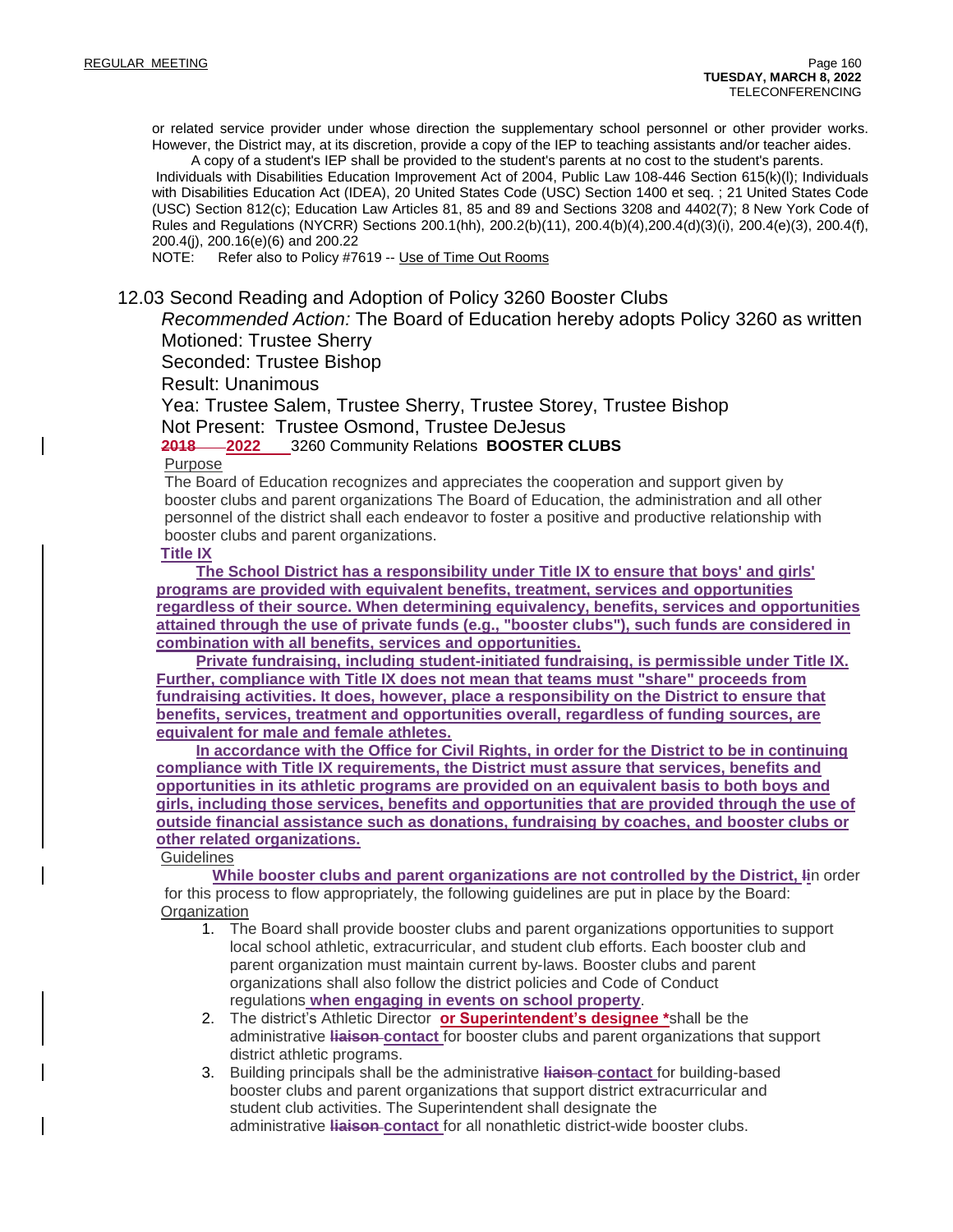- 4. Each booster club and parent organization shall yearly submit a listing of its officers to the appropriate district administrative **liaison contact** after the annual organizational meeting of the booster club or the parent organization.
	- Other Guidelines and Restrictions
- 1. **The following classifications of individualsDistrict students** are not eligible for membership in booster clubs or parent organizations**.:**
	- a. **District students.**
- 1. **Coaches of district athletics or teacher activity sponsors/advisors should, when possible, attend the meetings of booster clubs and parent organizations in an advisory capacity.**
- 2. When using any school facility for meetings, fundraising, socials, banquets, and other activities, booster clubs and parent organizations must make a request in writing as per Board Policy 3280 **"Community Use of School Facilities."**
- 3. Booster clubs and parent organizations are not permitted to use the district's **marks (** name**, mascot** or logo**)** without license or express permission granted in writing by the Superintendent. If an organization desires to use a **logo mark** other than the designated district **logo mark** for use by the club or organization on merchandise or for any other reason, such use must be approved in writing by the Superintendent.

Financial Records

- 1. All booster clubs and parent organizations must elect or otherwise designate a Treasurer.
- 2. **a)** Financial records must be maintained and made available, upon request, for Board and/or public inspection;
- 3. **The organization must have its own tax identification number and may not use the school district's tax identification number.**

**Concerns** 

Concerns or issues of individual members of booster clubs regarding the organization should be made **following the chain of command as indicated belowto the organization's officers. If: the member has a concern that relates to how the booster club interacted with the District, the member should contact the designated contact as described above.**

- a. **Step 1 – Organization officers.**
- a. **Step 2 –Director of Athletics, PE, Health & Dean of Students**
- a. **Step 3 – Superintendent.**
- a. **Step 4 – Board of Education**

### Fundraising

- 1. All fundraising activities shall comply with Policy #7450 **"Fundraising by Students**.**"**
- 2. Parents/Guardians should be given the option to participate, donate money of equal value, or not participate in any fundraiser. In other words, mandatory fundraisers are not permitted.

Improvements to the District Buildings and Grounds1. **Proposed improvements to the district buildings and grounds being made by the booster club or parent organization must have the approval of the Superintendent. Any improvement to the district's buildings and grounds is ultimately the decision of the Board of Education. A booster club or parent organization who wishes to propose an improvement to the district's buildings and grounds must first present their proposal to the Superintendent. Any improvements will be done by the Board of Education through the acceptance of a gift or donation in accordance with policy 5230 "Gifts, Grants and Donations to the School District." Paid consultants to the boosters clubs or parent organizations for various projects, including but not limited to construction, should not be engaged without School Board approval.**

Recognition Functions (Banquets)

Each booster club or parent organization may sponsor athletic, extracurricular, or club banquets to which all participating students shall be invited either with or without charging admission to such students. **All banquets must be approved by the Superintendent and/or their designee.**

### Printed Programs

Booster clubs and parent organizations which print programs for any reason shall follow the procedures as outlined in the administrative regulation related to this policy in regard to such printed programs.

Expenditures for Equipment, Supplies, Etc.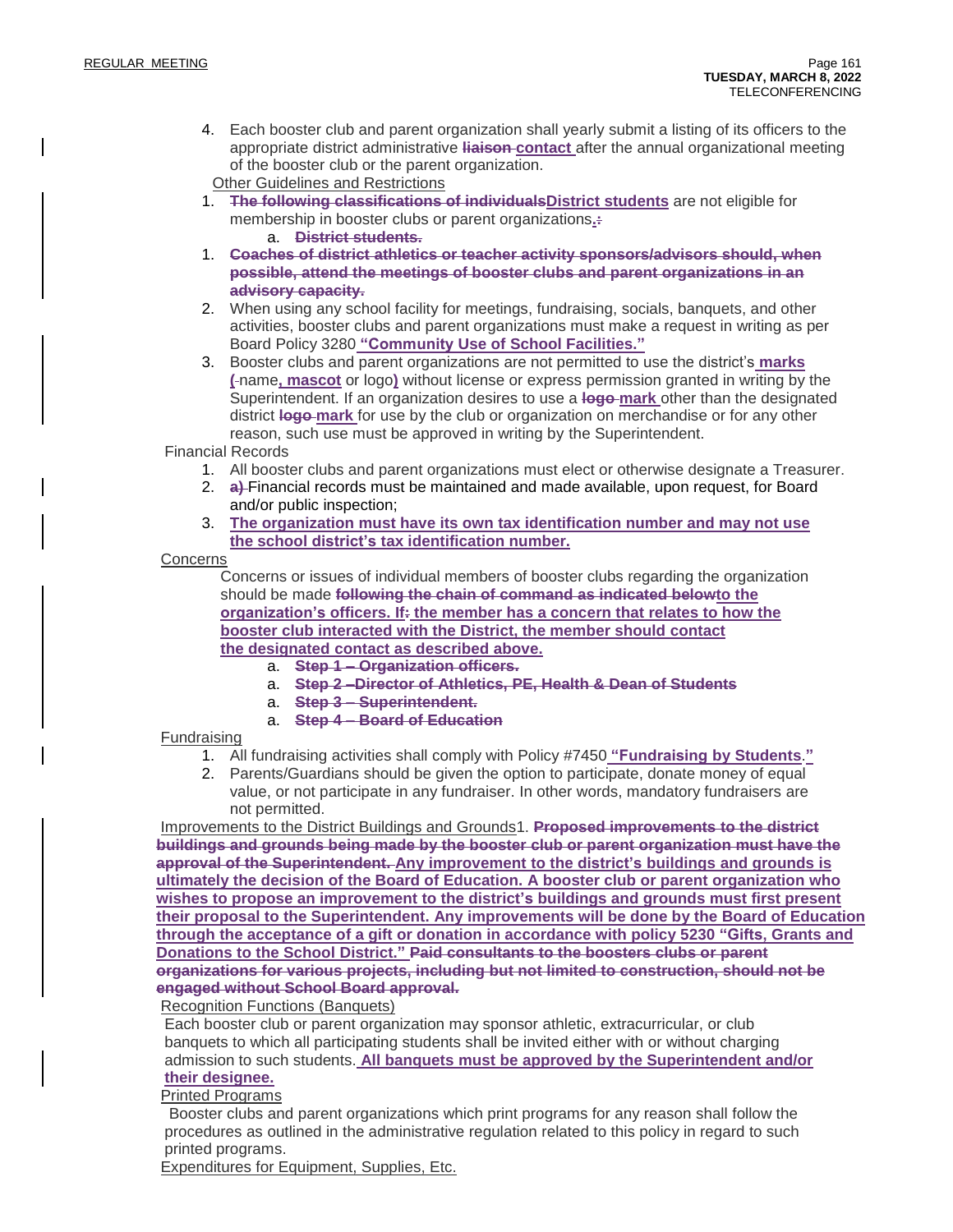- 1. All game uniforms shall be purchased by the district.
	- a. The "game uniform" includes any clothing that Is worn during the athletic contest and that:
	- b. Displays the school colors or logo (except shoes) and
	- c. Is purchased by the district and
	- d. Is intended to be collected by the school at the conclusion of the season.
	- 2. **Any a**ncillary gear and apparel such as coaching aid equipment items, bags, totes, **pregame warm-ups, sweatshirts,** etc., **may be** purchased **and/or donated** by booster clubs, parent organizations, corporate sponsors, or other non-school sanctioned entities to the district for use by the district team or student club **must meet NYSPHSAA rules and guidelines and be approved by the Board of Education in accordance with paragraph 3 (BELOW ) before they can be utilized by the students**.
	- 3. Items purchased or donated **other than by the districtby an outside organization** must meet the criteria as established in Policies 3271 **"Solicitation of Charitable Donations from School Children," 3272 "Advertising in the Schools"** and 52**23**0 **"Gifts, Grants and Donations to the School District on donations**.

### Disbanding Booster Clubs or Parent Organizations

A booster club or parent organization may disband on its own accord by submitting a written notice to the designated administrative liaison. All monies remaining in the organization's account **must be turned over to the district for use in connection with the team or activity which the organization had supported to the extent permitted by law, with any residual amount going to support district athletics or other student activities generallymust be handled appropriately by the organization**. **This may include donating the money to the Board of Education.**

**Compliance** 

- 1. **No booster club or parent organization shall engage in any activity outside established Board policies and administrative regulations.**
- 2. Violation of Board policy, Board administrative regulation, Title IX of the U.S. Code, as well as any other applicable state or federal laws and regulations may lead to revocation of a booster club's or parent organization's function in district activities.
- 3. Should any issues of compliance regarding this or other district policy or administrative regulation emerge between a booster club or parent organization and the district, the Superintendent shall resolve the situation.
- 4. **The Board retains final responsibility and authority for the management and operations of school-sponsored activities and curriculum.**

### **13. Independent Contract Retainers**

13.01 Approve all Independent Contract Retainers & Contracts

*Recommended Action:* The Board of Education hereby approves the ICRs in item # 13.02- 13.05 Motioned: Trustee Sherry Seconded: Trustee Bishop

Result: Unanimous

Yea: Trustee Salem, Trustee Sherry, Trustee Storey, Trustee Bishop Not Present: Trustee Osmond, Trustee DeJesus

### 13.02 ICR - Jones

*Recommended Action:* BE IT HEREBY RESOLVED on recommendation by the Superintendent of Schools that the Board of Education of the Onteora Central School District approve the Independent Contractor Retainer between the Onteora Central School District and Kitty Jones retained as Kit's Interactive Theatre effective May 6, 2022 from 9:00am to 3:00pm at a rate of \$1,200.00 and authorizes the Superintendent to sign such an agreement.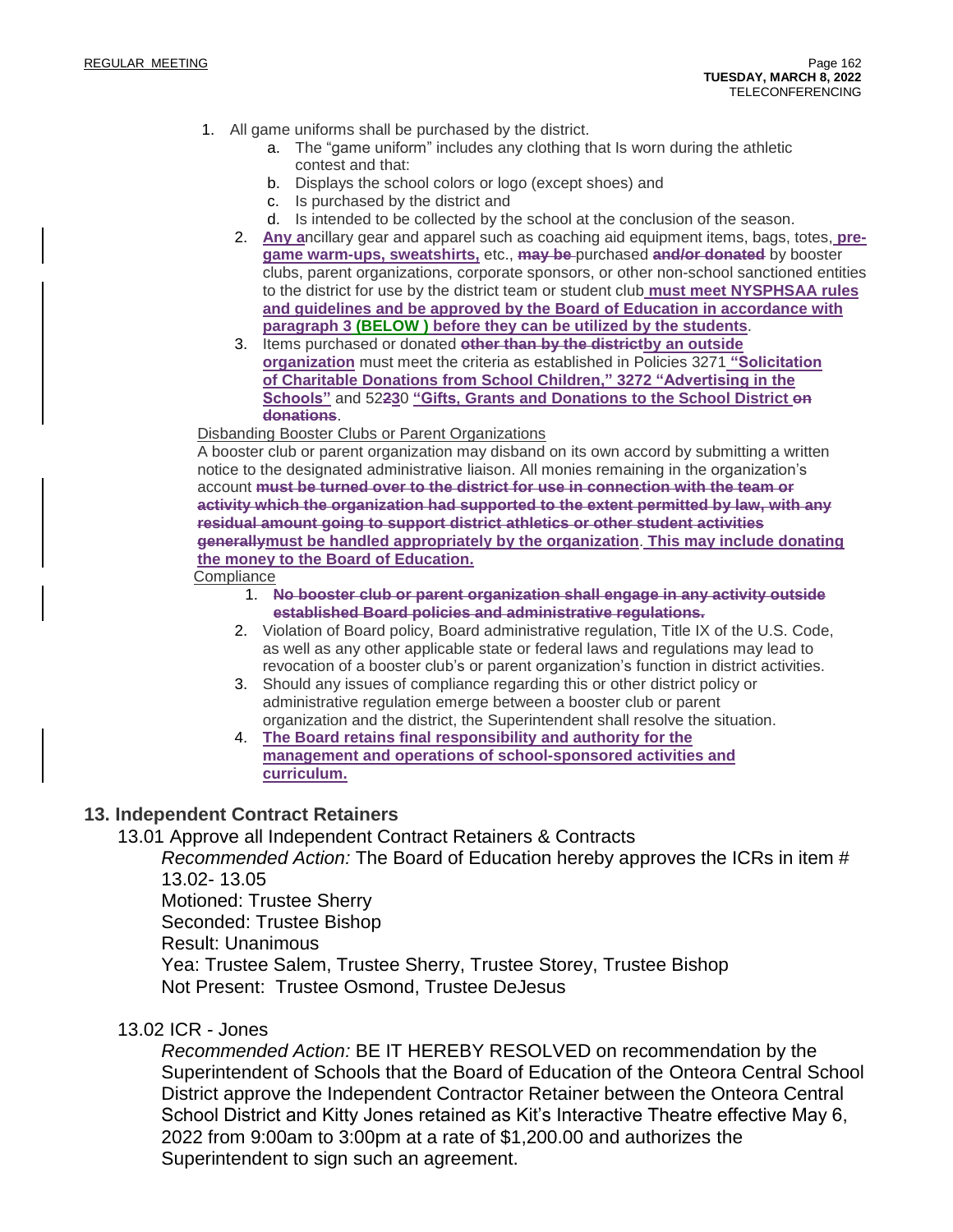### 13.03 ICR - Dan Young

*Recommended Action:* BE IT HEREBY RESOLVED on recommendation by the Superintendent of Schools that the Board of Education of the Onteora Central School District approve the Independent Contractor Retainer between the Onteora Central School District and Dan Young retained as Accompanist effective February 14, 2022 to June 24, 2022 at a rate of \$200.00 per concert to a maximum of \$800.00 and authorizes the Superintendent to sign such an agreement.

### 13.04 Health & Safety - Taconic Hills

*Recommended Action:* BE IT RESOLVED, that the Board of Education of the Taconic Hills Central School District establishes the rate of \$776.53 per pupil for the school year 2021-2022 for Health Services provided for Onteora resident pupils attending nonpublic schools in the Taconic Hills Central School District. BE IT FURTHER RESOLVED, that the Board President and Clerk of the Board of Education be authorized to sign contracts for health services for the 2021-2022 school year.

### 13.05 Health & Safety - Arlington

*Recommended Action:* BE IT RESOLVED, that the Board of Education of the Arlington Central School District establishes the rate of \$888.28 per pupil for the school year 2021-2022 for Health Services provided for Onteora resident pupils attending nonpublic schools in the Arlington Central School District. BE IT FURTHER RESOLVED, that the Board President and Clerk of the Board of Education be authorized to sign contracts for health services for the 2021-2022 school year.

### **14. Consent Agenda**

14.01 Approve Consent Agenda (proposed 9:00)

*Recommended Action:* The Board hereby approves item numbers 14.02-14.04 Motioned: Trustee Sherry Seconded: Trustee Bishop Result: Unanimous Yea: Trustee Salem, Trustee Sherry, Trustee Storey, Trustee Bishop

Not Present: Trustee Osmond, Trustee DeJesus

### 14.02 Personnel Agenda

| <b>PART-TIME: INSTRUCTIONAL</b> |                                                               |                  |                |                       |
|---------------------------------|---------------------------------------------------------------|------------------|----------------|-----------------------|
| NAME                            | POSITION/SCHOOL                                               |                  | <b>DATE</b>    | FTE EFFECTIVE REMARKS |
|                                 | Harkin, Brandon TOSA- Responsible Social Media<br>Instruction |                  | 0.4 03/14/2022 | Step 3M               |
| <b>PART-TIME</b>                | APPOINTMENT: NON-INSTRUCTIONAL                                |                  |                |                       |
|                                 |                                                               | <b>EFFECTIVE</b> |                | REMARKS               |

| NAME | <b>POSITION/SCHOOL</b>                   | <b>DATE</b> |        |
|------|------------------------------------------|-------------|--------|
|      | Rivera, Robyn* Food Service Helper/MS/HS | 03/09/22    | Step 2 |
|      | *Pending pre-employment processing*      |             |        |

**APPOINTMENT: NON-INSTRUCTIONAL PROBATIONARY APPOINTMENT**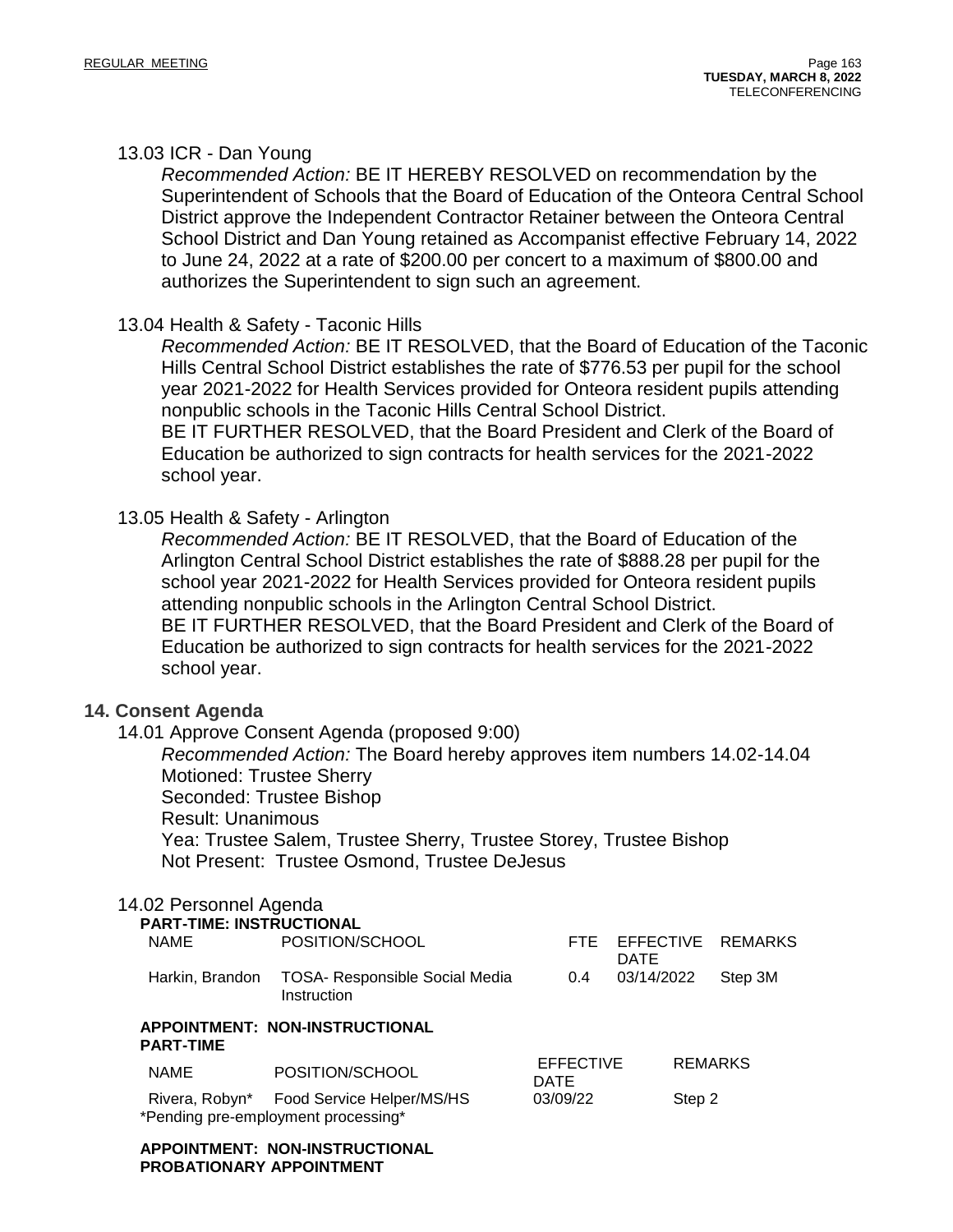REGULAR MEETING Page 164 **TUESDAY, MARCH 8, 2022** TELECONFERENCING

| <b>NAME</b><br>Albright, Nancy                                                                                                                                                                                  | POSITION/SCHOOL<br>Cook/Phoenicia                               | EFFECTIVE DATE<br>$03/09/22 - 09/09/22$ | SALARY<br>Step 6               | <b>REMARKS</b><br>Replace resignation |  |  |
|-----------------------------------------------------------------------------------------------------------------------------------------------------------------------------------------------------------------|-----------------------------------------------------------------|-----------------------------------------|--------------------------------|---------------------------------------|--|--|
| <b>NAME</b>                                                                                                                                                                                                     | APPOINTMENT: NON-INSTRUCTIONAL<br>POSITION/SCHOOL               | <b>EFFECTIVE DATE</b>                   | <b>SALARY</b><br>Step 5        | <b>REMARKS</b><br>Replace resignation |  |  |
| Rhea, Dawn                                                                                                                                                                                                      | Typist/ B & G Department                                        | 03/23/22                                |                                | Provisional                           |  |  |
| <b>TEMPORARY APPOINTMENT:</b><br><b>NON-INSTRUCTIONAL</b>                                                                                                                                                       |                                                                 |                                         |                                |                                       |  |  |
| <b>NAME</b>                                                                                                                                                                                                     | POSITION/SCHOOL<br><b>Summer Custodial</b>                      | EFFECTIVE DATE<br>06/28/22 - 09/01/22   | <b>REMARKS</b><br>\$15.00/hour |                                       |  |  |
| Jansen, Tina<br>Zygmunt, Andrew                                                                                                                                                                                 | <b>Summer Custodial</b>                                         | $06/28/22 - 09/01/22$                   | \$15.00hour                    |                                       |  |  |
|                                                                                                                                                                                                                 | <b>RESIGNATIONS: INSTRUCTIONAL</b>                              |                                         |                                |                                       |  |  |
| <b>NAME</b>                                                                                                                                                                                                     | POSITION/SCHOOL<br><b>Music Teacher/Bennett</b>                 | <b>EFFECTIVE DATE</b><br>06/30/22       | <b>REMARKS</b>                 |                                       |  |  |
| Schubert, Paul                                                                                                                                                                                                  |                                                                 |                                         | Retirement                     |                                       |  |  |
| <b>NAME</b>                                                                                                                                                                                                     | TERMINATION: NON-INSTRUCTIONAL<br>POSITION/SCHOOL               | <b>EFFECTIVE DATE</b>                   | <b>REMARKS</b>                 |                                       |  |  |
| Butler, Kevin                                                                                                                                                                                                   | <b>Building Maint. Mechanic</b>                                 | 02/28/22                                | Termination                    |                                       |  |  |
| The following named NON-INSTRUCTIONAL personnel have served a probationary status and are<br>recommended to a PERMANENT STATUS consistent with the applicable laws and regulations of the<br>State of New York: |                                                                 |                                         |                                |                                       |  |  |
| <b>NAME</b>                                                                                                                                                                                                     | <b>POSITION</b>                                                 | PROBATIONARY DATE                       |                                | PERMANENT DATE                        |  |  |
| Lane, Kaitlin<br>Tucciarone, Christine                                                                                                                                                                          | Food Service Helper<br>Cook                                     | 09/01/21<br>09/01/21                    |                                | 03/01/22<br>03/01/22                  |  |  |
| Davis, Richard                                                                                                                                                                                                  | <b>School Monitor</b><br><b>School Monitor</b>                  | 09/01/21<br>09/01/21                    |                                | 03/01/22<br>03/01/22                  |  |  |
| Sellers, Lauren<br>Karge, Kenne                                                                                                                                                                                 | Groundskeeper II                                                | 09/15/21                                |                                | 03/15/22                              |  |  |
|                                                                                                                                                                                                                 |                                                                 |                                         |                                |                                       |  |  |
| <b>EXTRA DUTY STIPENDS:</b>                                                                                                                                                                                     |                                                                 |                                         |                                |                                       |  |  |
| <b>NAME</b><br>Buono, Gabriel                                                                                                                                                                                   | <b>POSITION</b><br>Summer School Principal                      | <b>Effective Date</b><br>07/11/22       |                                | <b>AMOUNT</b><br>\$5,500.00           |  |  |
| Gustafson, Amy                                                                                                                                                                                                  | <b>Mentor Coordinator</b>                                       | 04/01/22                                |                                | ** \$2,737.00                         |  |  |
| Allison, Bridget<br>Scherer, Rebecca                                                                                                                                                                            | <b>Fitness Room Advisor</b><br>Varsity-Tennis-Head Coach (boys) | 04/04/22<br>03/14/22                    |                                | \$2,215.00<br>\$2,913.00              |  |  |
| Nerp, Kathleen                                                                                                                                                                                                  | Volunteer- Tennis Coach                                         | 03/14/22                                | -\$0-                          |                                       |  |  |
| Pezzello, Eric<br>**pro-rated**                                                                                                                                                                                 | Volunteer- Track Coach                                          | 03/14/22                                | $-$ \$0-                       |                                       |  |  |
|                                                                                                                                                                                                                 |                                                                 |                                         |                                |                                       |  |  |
| <b>SUBSTITUTE</b><br><b>NAME</b>                                                                                                                                                                                | <b>POSITION</b>                                                 | <b>AMOUNT</b>                           |                                |                                       |  |  |
| Dornan, Mary                                                                                                                                                                                                    | <b>Teaching Assistant (uncertified)</b>                         | \$85.80                                 |                                |                                       |  |  |
| Dornan, Mary<br>Dornan, Mary                                                                                                                                                                                    | <b>School Monitor</b><br>Clerical                               | \$85.80<br>\$15.00/hour                 |                                |                                       |  |  |
|                                                                                                                                                                                                                 |                                                                 |                                         |                                |                                       |  |  |

14.03 Schedule U-The Committee on Special Education (CSE) and Committee on Pre-School Special Education (CPSE) Recommendations

*Recommended Action:* The Board hereby approves the Instruction - Schedule U-The Committee on Special Education (CSE) and Committee on Pre-School Special Education (CPSE) Recommendations, Schedule U, #3/22, Confidential, as reviewed by Trustee Osmond